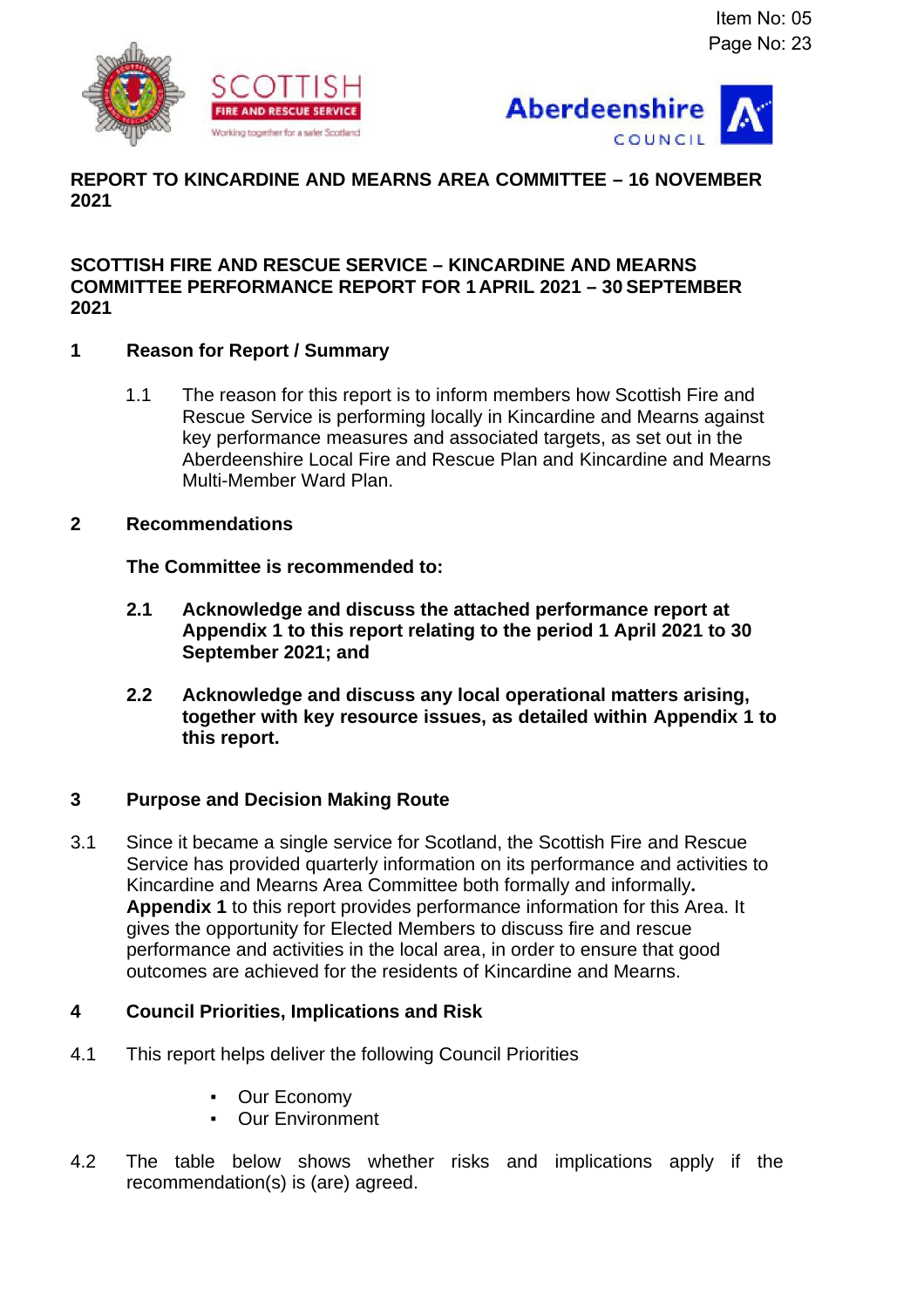| <b>Subject</b>           | <b>Yes</b> | <b>No</b> | N/A                       |
|--------------------------|------------|-----------|---------------------------|
| Financial                |            |           | X                         |
| <b>Staffing</b>          |            |           | X                         |
| Equalities and           |            |           | X                         |
| <b>Fairer Duty</b>       |            |           |                           |
| Scotland                 |            |           |                           |
| Children and             |            |           | $\boldsymbol{\mathsf{x}}$ |
| Young People's           |            |           |                           |
| Rights and               |            |           |                           |
| Wellbeing                |            |           |                           |
| <b>Climate Change</b>    |            |           | X                         |
| and Sustainability       |            |           |                           |
| Health and               |            |           | X                         |
| Wellbeing                |            |           |                           |
| <b>Town Centre First</b> |            | x         |                           |

- 4.3 An integrated impact assessment is not required because the reason for the report is for the Committee to take note and it does not have a differential impact on any of the protected characteristics.
- 4.4 There are no direct risk implications for the Council as this report is in relation to the performance reporting of an external organistion.

## **5. Scheme of Governance**

5.1 The Committee can consider this item in terms of Section B.1.7 of the List of Committee Powers in Part 2A of the Scheme of Governance as the Area Committee is authorised to consider the performance of Scottish Fire and Rescue Service and to make any necessary recommendations to the appropriate Policy committee or governing body.

| <b>Bruce Farquharson</b>    | <b>Ritchie Johnson</b>                  |
|-----------------------------|-----------------------------------------|
|                             |                                         |
| <b>Local Senior Officer</b> | <b>Director of Business</b>             |
|                             | <b>Aberdeenshire and Moray Services</b> |
|                             |                                         |

Report prepared by Scott Neilson, Station Commander Date 1 October 2021

**List of Appendices** Appendix 1 – Performance Report, 1 April 2021 – 30 September 2021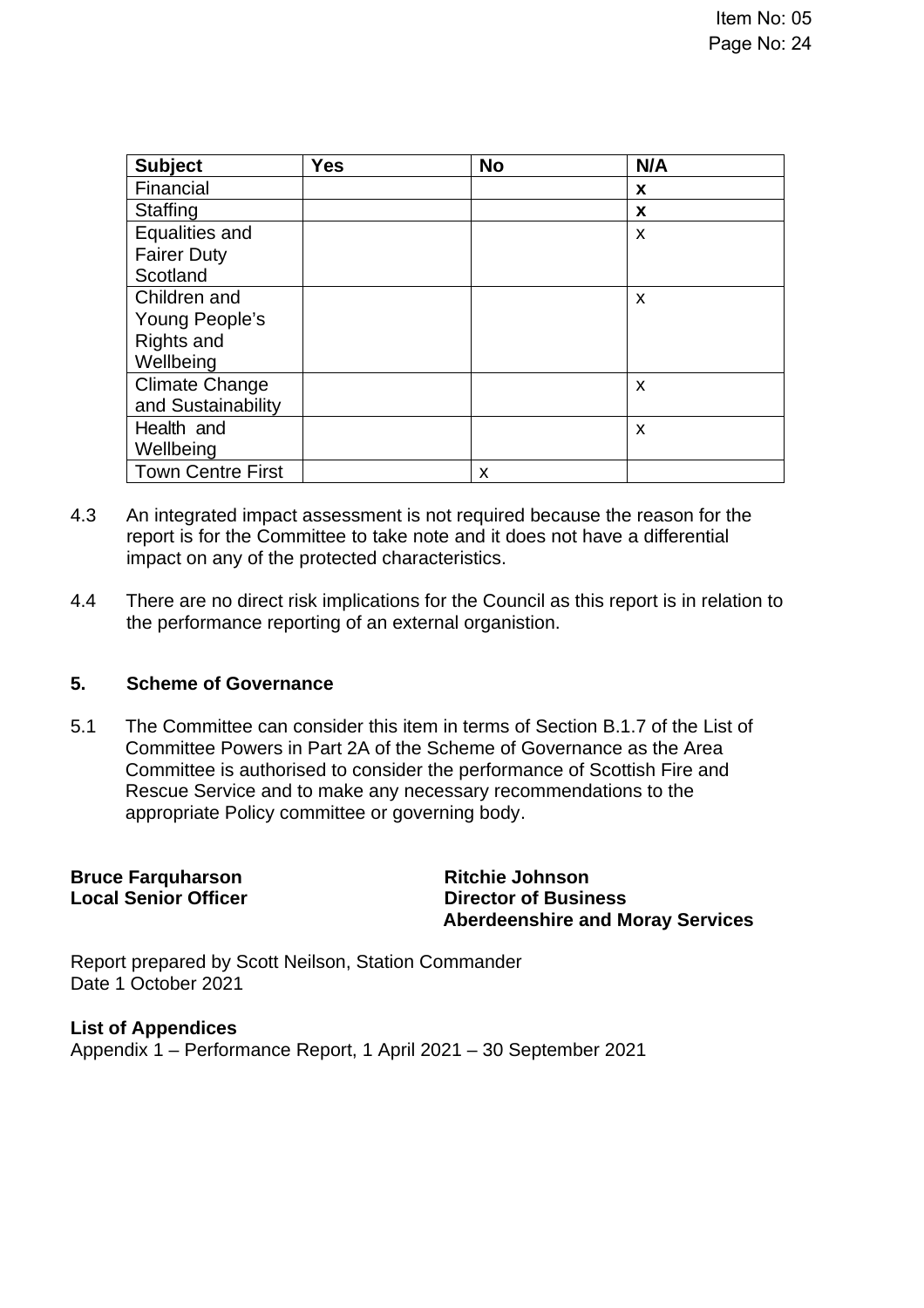



### **Kincardine and Mearns Area Committee 1st April 2021 to 30th September 2021**

#### **Introduction**

From 1<sup>st</sup> April 2021 to 30<sup>th</sup> September 2021 there have been 174 incidents within the Kincardine and Mearns Area;

- 17 Deliberate Fires
- 37 Accidental Fires
- 33 Special Service Incidents
- 82 False Alarms

As a result of these incidents there have been:

- 0 Fire Fatalities
- 4 Non-fatal fire casualties
- 0 RTC fatality
- 12 RTC Casualties
- 8 Accidental Dwelling Fires
- 6 Non-Domestic Fires

The Aberdeenshire Management Team and staff within the area are committed to working with Communities and Partners to reduce all types of incidents and continue working to make Kincardine and Mearns a safe place to work, live and visit.

This report provides the Kincardine and Mearns Area Committee with an overview of performance within the area and what the service are doing in partnership with both communities and partners to continuously improve performance within the area.

#### **Deliberate Fires**

Reducing Deliberate Fires is a priority for the Scottish Fire and Rescue Service within the Kincardine and Mearns area. The chart below shows that there has been a decrease in incidents. (the sections of the chart coloured green represent April to Sept from 2017/18 to 2021/22).

1a - All Deliberate Fires ▶ Aberdeen City, Aberdeenshire and Moray ▶ Aberdeenshire ▶ Aberdeenshire Policy & Resources (K...  $\mathbb{C}_x$  $10$ 

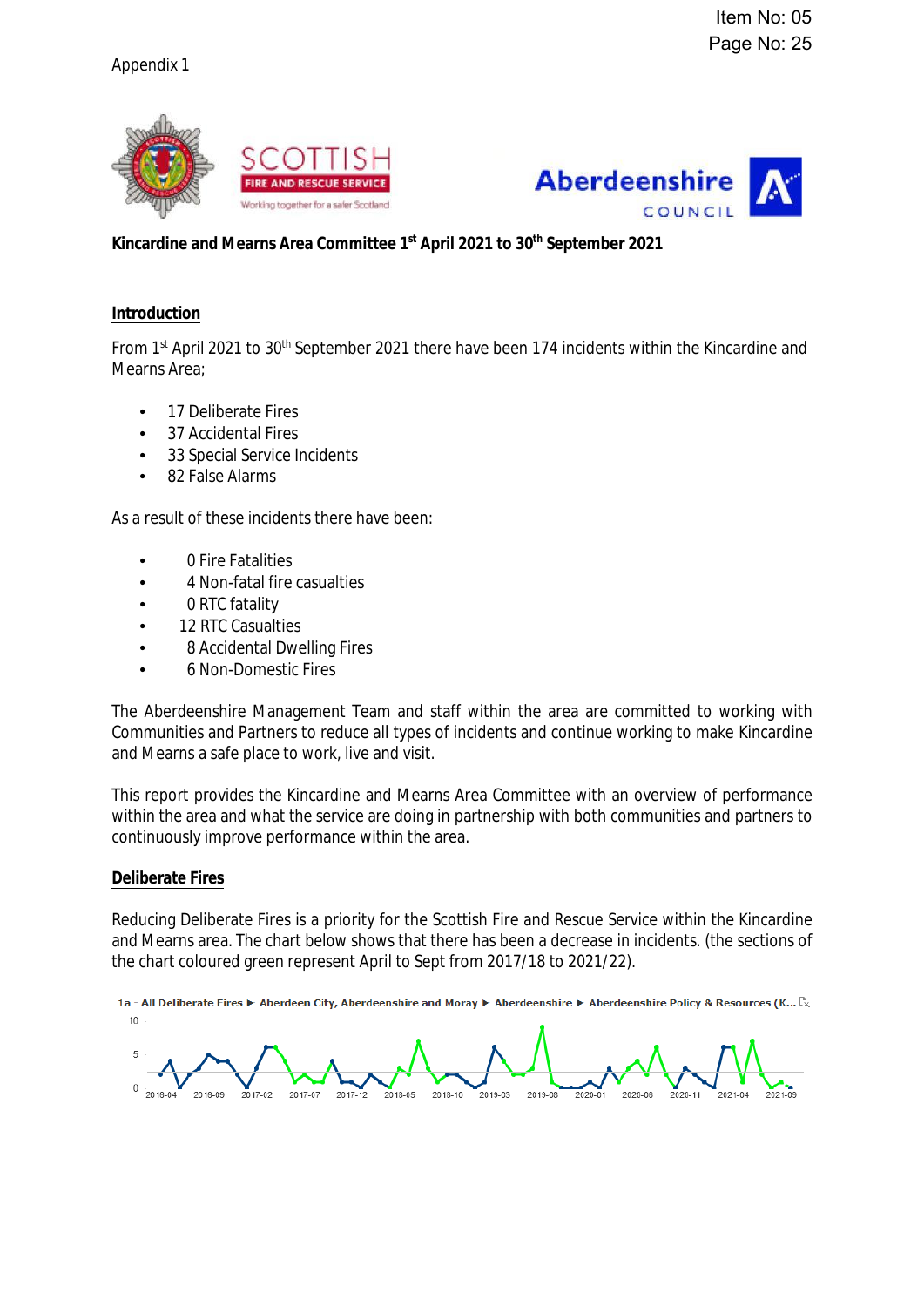



## The table below shows the breakdown of Deliberate Fires throughout the Kincardine and Mearns area down to ward level.

| <b>Geography/Reporting Year</b> |           |           |       |       |       |
|---------------------------------|-----------|-----------|-------|-------|-------|
| <sup>t</sup> Ward               | $17 - 18$ | $18 - 19$ | 19-20 | 20-21 | 21-22 |
| Mearns                          |           |           |       |       |       |
| North Kincardine                |           |           |       |       |       |
| Stonehaven & Lower Deeside      |           |           | 14.   |       |       |
| Total                           | 15        | 16        | 21    |       |       |

10 out of the 17 incidents that have occurred during this period have taken place between 1300 – 1600hrs (this can be seen in the figure below).

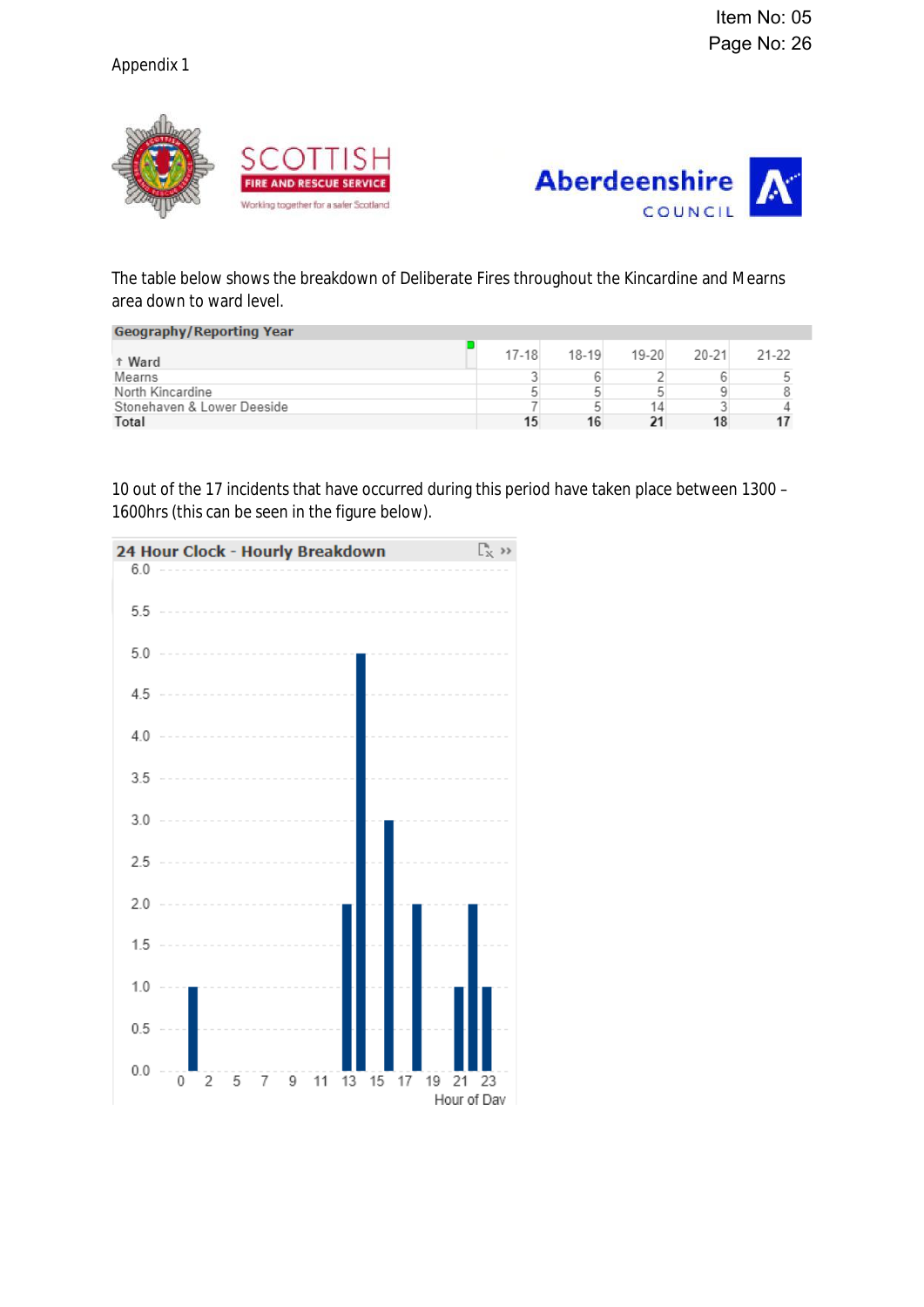



### The graph below indicates the property types where the incidents occurred.



### **Unintentional Harm and Home Safety**

Reducing unintentional harm and improving home safety remain a priority for the SFRS. The chart below shows that the number of Accidental Dwelling Fires within the area have shown a great reduction over the previous 5 years (though a slight increase on last year).

2bi - All Accidental Dwelling Fires ▶ Aberdeen City, Aberdeenshire and Moray ▶ Aberdeenshire ▶ Aberdeenshire Policy & Re... [k



The table below shows the breakdown of accidental dwelling fires down to ward level. It can be seen from the table that all areas have increased their number of incidents by one.

| <b>Geography/Reporting Year</b> |           |           |           |           |           |
|---------------------------------|-----------|-----------|-----------|-----------|-----------|
| <sup>t</sup> Ward               | $17 - 18$ | $18 - 19$ | $19 - 20$ | $20 - 21$ | $21 - 22$ |
| Mearns                          |           |           |           |           |           |
| North Kincardine                |           |           |           |           |           |
| Stonehaven & Lower Deeside      |           |           |           |           |           |
| Total                           | 14        |           | 16        |           |           |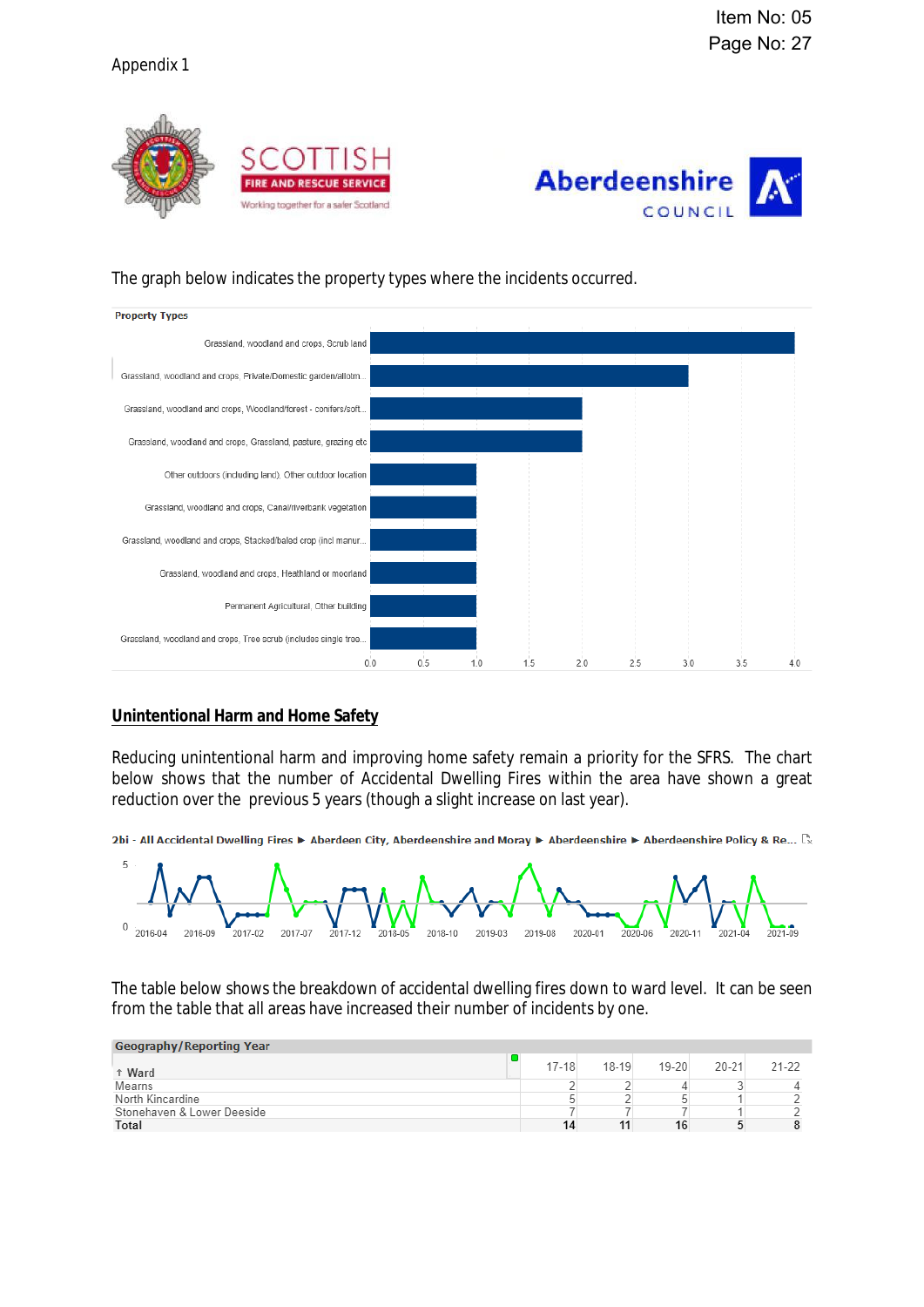



## The breakdown of causes is shown in the graphs below.



Home Fire Safety Visits continue to be our primary method for reducing accidental dwelling fires however this year, due to Covid restrictions, our ability to undertake visits has been affected as indicated in the numbers below.

| Area                    | <b>Total Visits</b> | <b>High Risk</b> | <b>Medium Risk</b> | <b>Low Risk</b> |
|-------------------------|---------------------|------------------|--------------------|-----------------|
| <b>Mearns</b>           | 35                  | $(40\%)$<br>14   | (46%)<br>16        | 5(14%)          |
| <b>North Kincardine</b> | 20                  | 5(25%)           | 3(15%)             | 12 (60%)        |
| Stonehaven &            | 50                  | 15 (30%)         | 19 (38%)           | 16 (32%)        |
| <b>Lower Deeside</b>    |                     |                  |                    |                 |
| <b>Totals</b>           | 105                 | 34 (33%)         | 38 (36%)           | 33 (31%)        |

As restrictions ease, we will continue to work with our Partners through Local Community Planning Arrangements and the Health and Social Care Partnership to increase the number of High Risk Referrals made for Home Fire Safety Visits. This is a critical piece of work delivering these visits to the people that are most in need.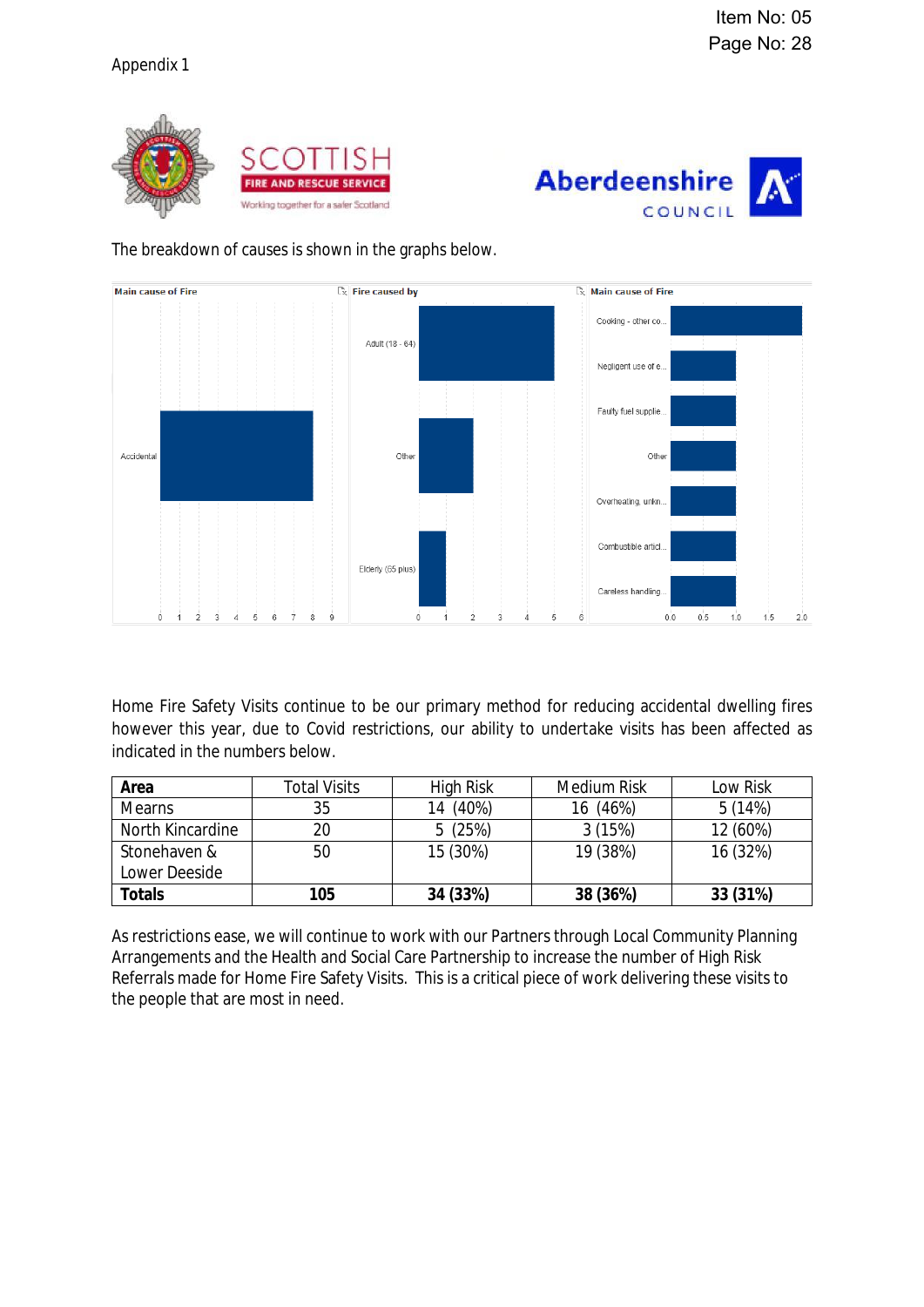



#### **Accidental Dwelling Fire Casualties**

During this reporting period there has been one casualty as a result of accidental dwelling fires. The table below shows how this compares to the previous five years;

| <b>Geography/Reporting Year</b> |           |           |           |           |       |
|---------------------------------|-----------|-----------|-----------|-----------|-------|
| <sup>t</sup> Ward               | $17 - 18$ | $18 - 19$ | $19 - 20$ | $20 - 21$ | 21-22 |
| Mearns                          |           |           |           |           |       |
| North Kincardine                |           |           |           |           |       |
| Stonehaven & Lower Deeside      |           |           |           |           |       |
| Total                           |           |           |           |           |       |

Although the number of casualties remains low and a substantial reduction on the previous years, we will continue to refine our Home Fire Safety Visit process to ensure casualty numbers are minimised.

#### **Non Domestic Fires**

During this reporting period there have been 6 non-domestic fires in the area which is the same or a slight decrease on the previous two years. The table and chart below allows for comparison with this and the same reporting period for the previous 5 years.

| <b>Geography/Reporting Year</b> |           |           |           |           |       |
|---------------------------------|-----------|-----------|-----------|-----------|-------|
| <sup>1</sup> Ward               | $17 - 18$ | $18 - 19$ | $19 - 20$ | $20 - 21$ | 21-22 |
| Mearns                          |           |           |           |           |       |
| North Kincardine                |           |           |           |           |       |
| Stonehaven & Lower Deeside      |           |           |           |           |       |
| Total                           |           |           |           |           |       |

4a - Non Domestic Fires ▶ Aberdeen City, Aberdeenshire and Moray ▶ Aberdeenshire ▶ Aberdeenshire Policy & Resources (... [3]

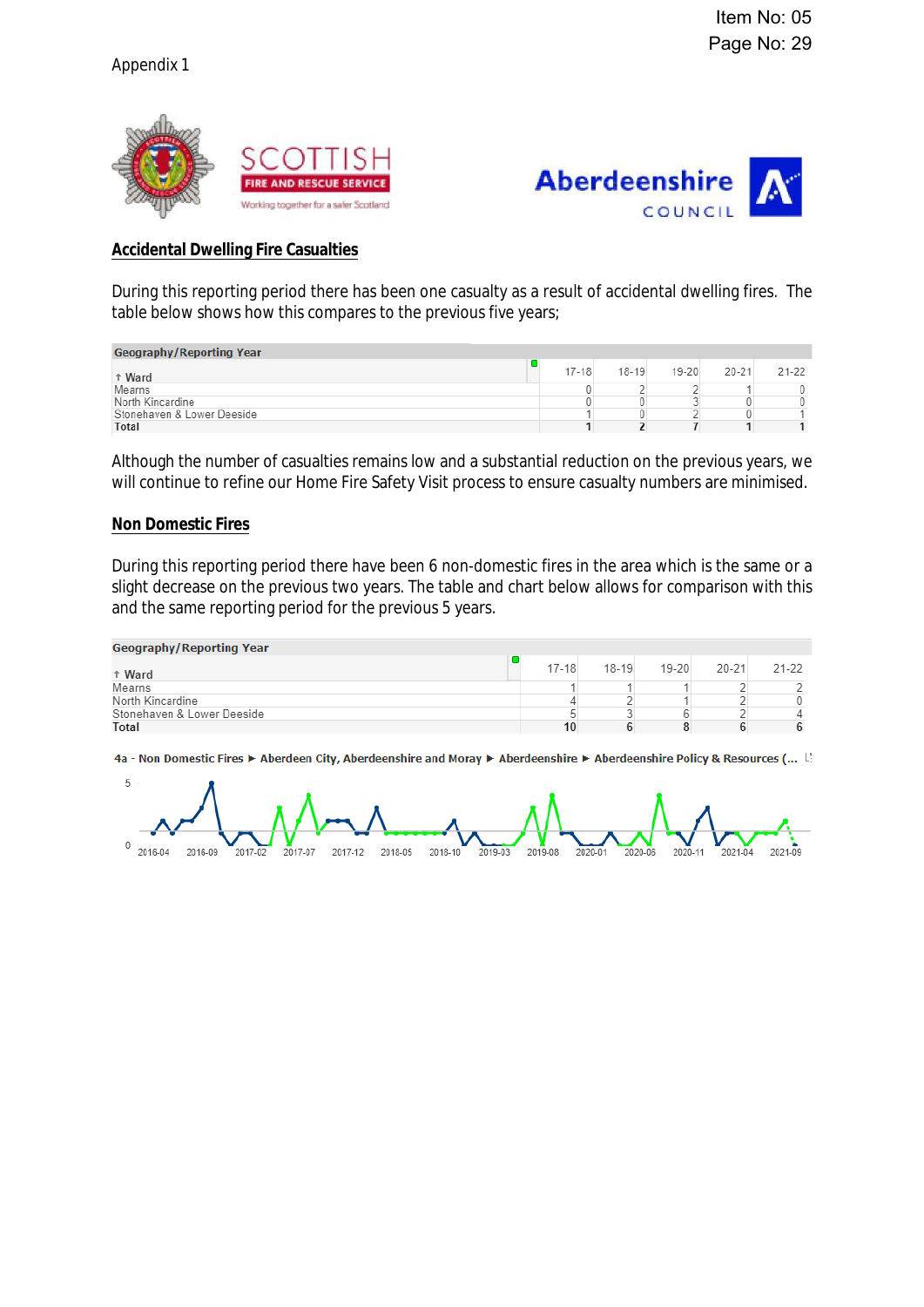## Appendix 1





### The chart below shows the property types where these incidents occurred;



#### **Non-Fire Emergencies**

The modern Fire and Rescue Service attends many incidents that are not fires. This section provides information in relation to Non-Fire Emergencies to allow members to see both how we are progressing in this area and the variety of Non-Fire Emergencies that crews within the area deal with.

The table and chart below shows a reduction in attendance at these types of incidents in comparison with the previous year but still the second highest total in the past 4 years;

| $18 - 19$<br>$19 - 20$<br>$20 - 21$<br>$17 - 18$<br><sup>t</sup> Ward<br>Mearns<br>18<br>44<br>North Kincardine | <b>Geography/Reporting Year</b> |    |    |           |
|-----------------------------------------------------------------------------------------------------------------|---------------------------------|----|----|-----------|
|                                                                                                                 |                                 |    |    | $21 - 22$ |
|                                                                                                                 |                                 |    |    | 16        |
|                                                                                                                 |                                 |    |    | 6         |
|                                                                                                                 | Stonehaven & Lower Deeside      | 12 | 18 | 11        |
| 33<br>39<br>31<br>28<br>Total<br>40                                                                             |                                 |    |    |           |

5 - All Special Service Incidents ▶ Aberdeen City, Aberdeenshire and Moray ▶ Aberdeenshire ▶ Aberdeenshire Policy & Reso... ...  $20$ 

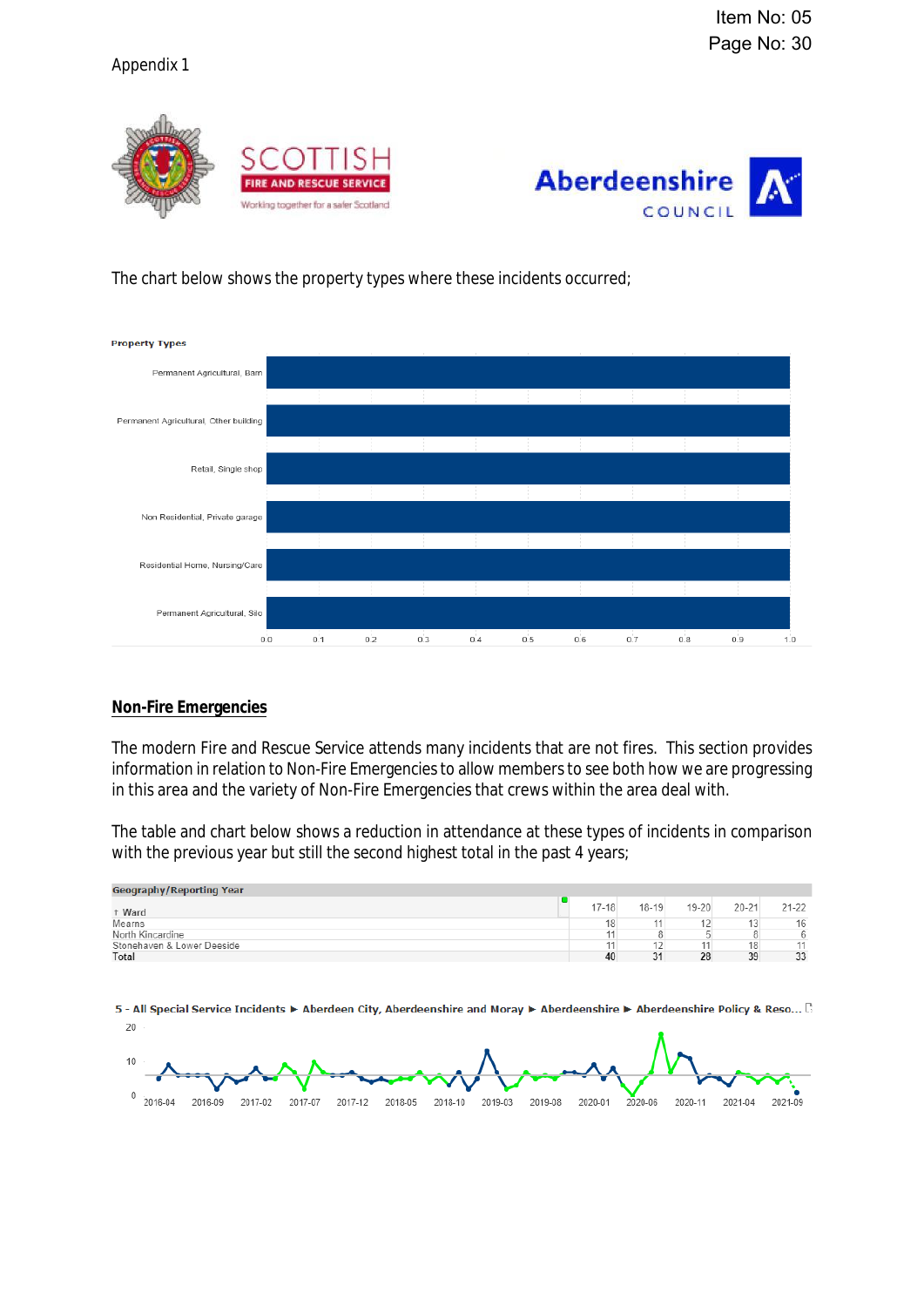



The chart below shows the number and different categories of Non-Fire Emergencies that the Service have responded to in the Kincardine and Mearns area during the reporting period. The most incidents are RTC's (14 out of the total of 33) however the next three categories (Effecting Entry/Exit, Assisting Other Agencies and Other Transport incidents) account for 11 of the 33 incidents recorded.



We continue working with both partners and local communities to reduce the number of Non-Fire Emergencies in the Area and to ensure that there is an effective response when an incident does occur.

#### **Casualties resulting from Road Traffic Collisions**

There have been no fatalities as a result of Road Traffic Collisions during this reporting period. The number of Non-Fatal Casualties from RTC's during this quarter is the highest number recorded since 2017-18 and this is due to an increase in incidents in the Mearns area. The table below provides information for comparison with the previous 5 years;

| <b>Geography/Reporting Year</b> |           |           |           |           |           |
|---------------------------------|-----------|-----------|-----------|-----------|-----------|
| <sup>t</sup> Ward               | $17 - 18$ | $18 - 19$ | $19 - 20$ | $20 - 21$ | $21 - 22$ |
| Mearns                          |           |           |           |           |           |
| North Kincardine                |           |           |           |           | 0         |
| Stonehaven & Lower Deeside      |           |           |           |           | 0         |
| Total                           |           |           |           |           | 12        |

We will continue to provide Road Safety Initiatives with partners in the area.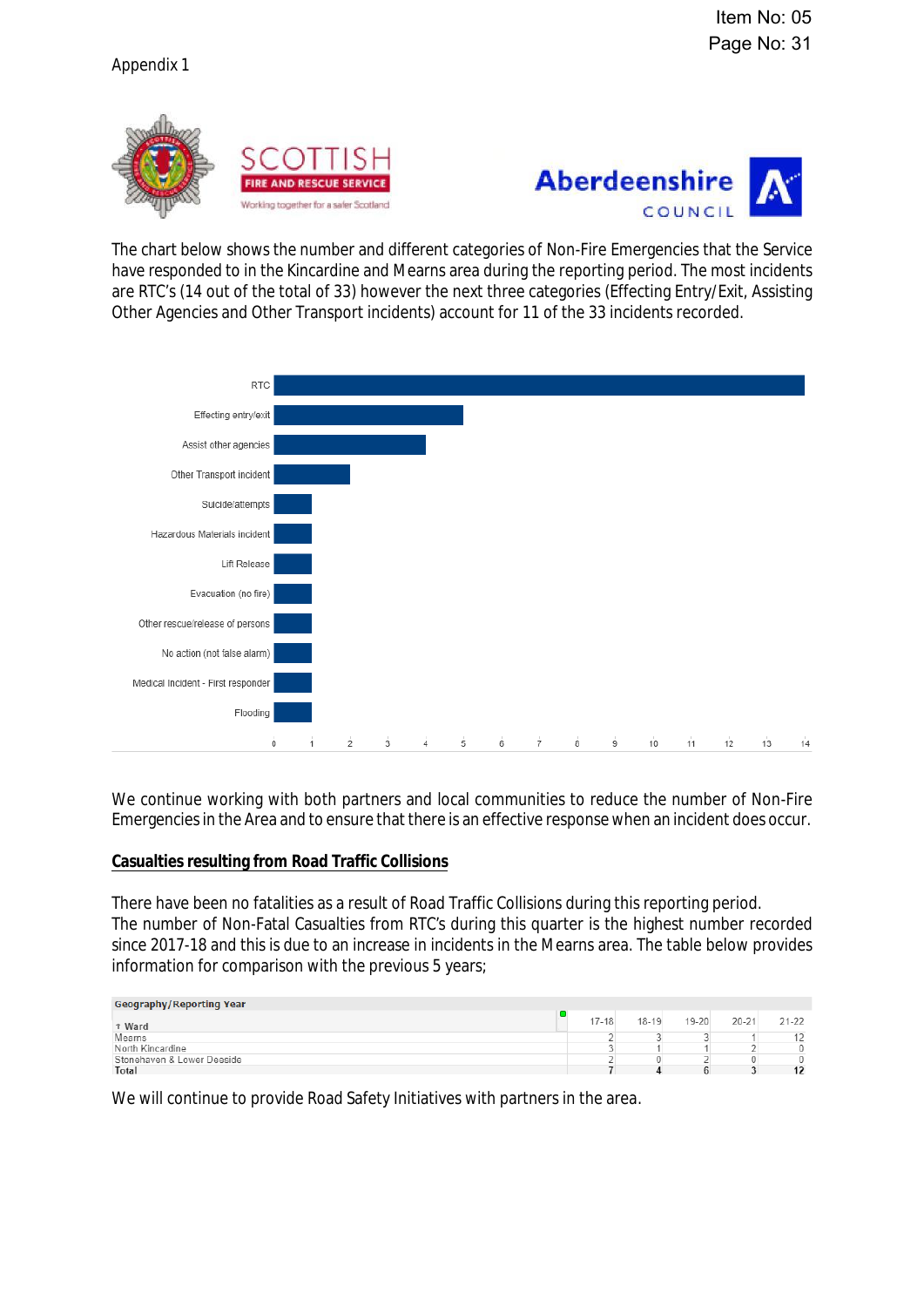



### **Unwanted Fire Alarm Signals (UFAS)**

Reducing the number of unwanted fire alarm signals is a priority for the area. Reducing this type of incident has a positive impact on local employers by decreasing the interruption to businesses and the wider community. This also reduces road risk in relation to blue light journeys made while responding to incidents that turn out to be a false alarm.

Covid restrictions have obviously affected the number of incidents this year as many premises have been closed however we will continue working on this priority with business owners and occupiers to continue this reduction which can be seen in the table below;

| <b>Geography/Reporting Year</b> |           |           |           |           |           |
|---------------------------------|-----------|-----------|-----------|-----------|-----------|
| t Ward                          | $17 - 18$ | $18 - 19$ | $19 - 20$ | $20 - 21$ | $21 - 22$ |
| Mearns                          | 14        |           |           |           | O         |
| North Kincardine                | 23        | 21        | 20        | - -<br>Ľ  | 20        |
| Stonehaven & Lower Deeside      | 23        | 19        |           |           | 10        |
| Total                           | 60        | 57        | 46        | 44        | 39        |
|                                 |           |           |           |           |           |

The chart below shows the property types where UFAS Incidents have occurred during this reporting period





In line with our policy for Reducing Unwanted Fire Alarm Signals, all operational crews provide advice and guidance to occupiers/owners every time that they attend an Unwanted Fire Alarm. In cases where there is no improvement we provide occupiers/owners with additional advice from our specialist Fire Safety Enforcement Officers to assist them in resolving the issue.